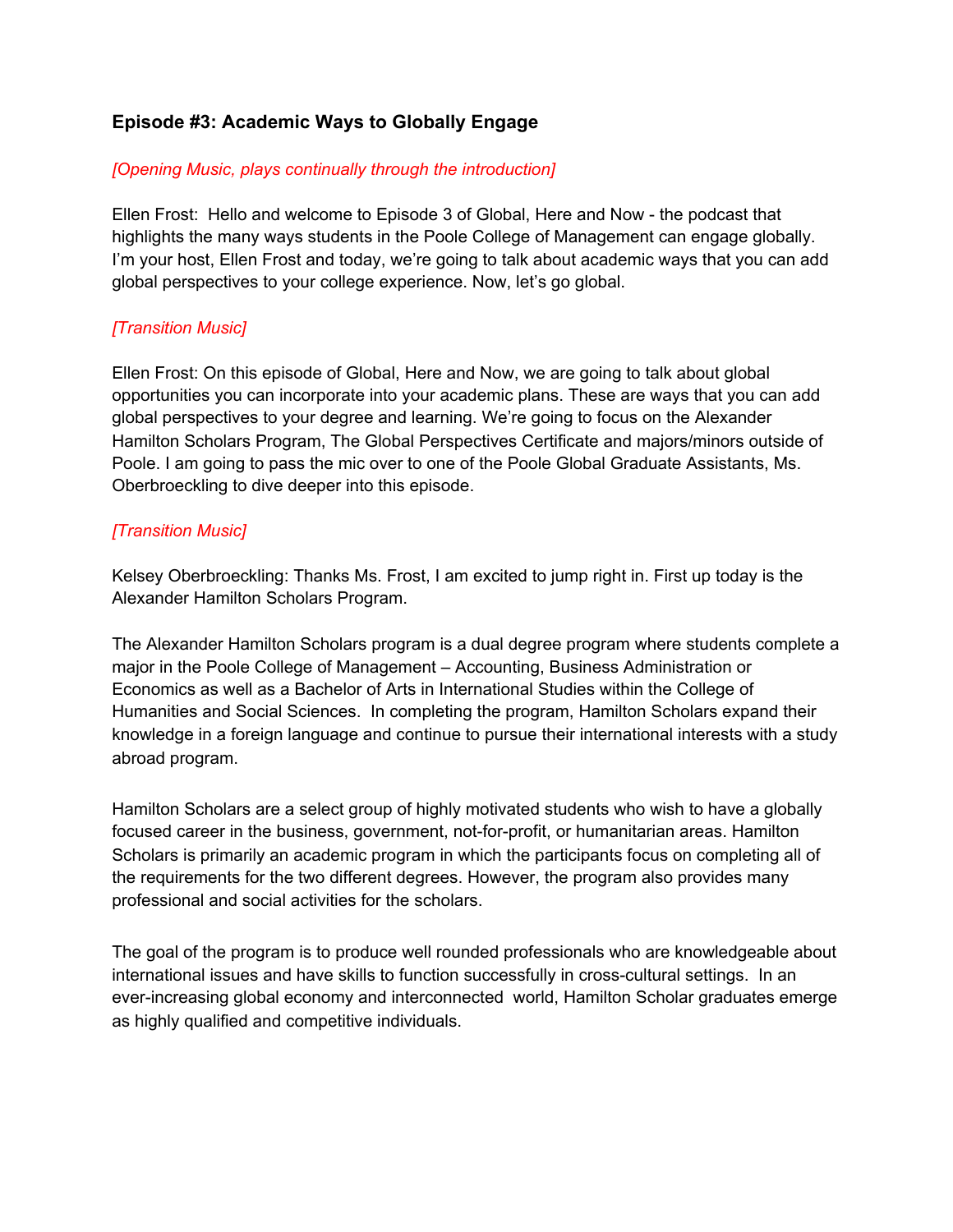#### *[Transition Music]*

Kelsey Oberbroeckling: Today we have with us Dr. Seth Murray, the co-director of the Alexander Hamilton Scholars Program and faculty member with the College of Humanities and Social Sciences here at NC State. Welcome, Dr. Murray. We're glad to have you.

Seth Murray: Thanks. It's a pleasure to be with you.

Kelsey Oberbroeckling: Yes. To start, can you tell us a little bit about yourself and how you found your way to your current position at NC State.

Seth Murray: Sure. So I have been at NC State since 2008 and I began with an appointment in the Department of Sociology and Anthropology and In my first year was actually switched over to a full time appointment in the program International Studies still in the same college. Actually, I didn't even change offices still in the same building. And that has been my primary appointment. Ever since I You know, became involved with other aspects on university life and most recently as Director of Undergraduate Programs and associate head for the interdisciplinary studies unit in my college

Kelsey Oberbroeckling: Wonderful. And I mentioned that you are also the co director of the Hamilton Scholars Program. What does that entail?

Seth Murray: So I have some responsibilities in terms of advising students and giving them tips on how to navigate the role of The honors program for these Alexander Hamilton scholars that the way which they can strategize they're two different degrees and different international experiences they have Their study abroad, sometimes also including how to incorporate internship opportunities, both at home and away. So my role is as a faculty advisor. Then I also facilitate the student led aspect of the executive team. It's a student run organization, but they are still citizens of inputs and so I give them feedback about events and strategies for how to recruit speakers, etc.

Kelsey Oberbroeckling: Sure, sure. So it sounds like you're really helping the scholars succeed am I right in that?

Seth Murray: Yes, both in terms of their short term academic pursuits of course and intermediate term strategy for how to most effectively and Efficiently complete their undergraduate degrees and then also long term in terms of how they want to strategize their professional development and graduate opportunities down the road.

Kelsey Oberbroeckling: Awesome. So as a faculty member and the co-director of this program. What do you hope that students gain from being a part of this program.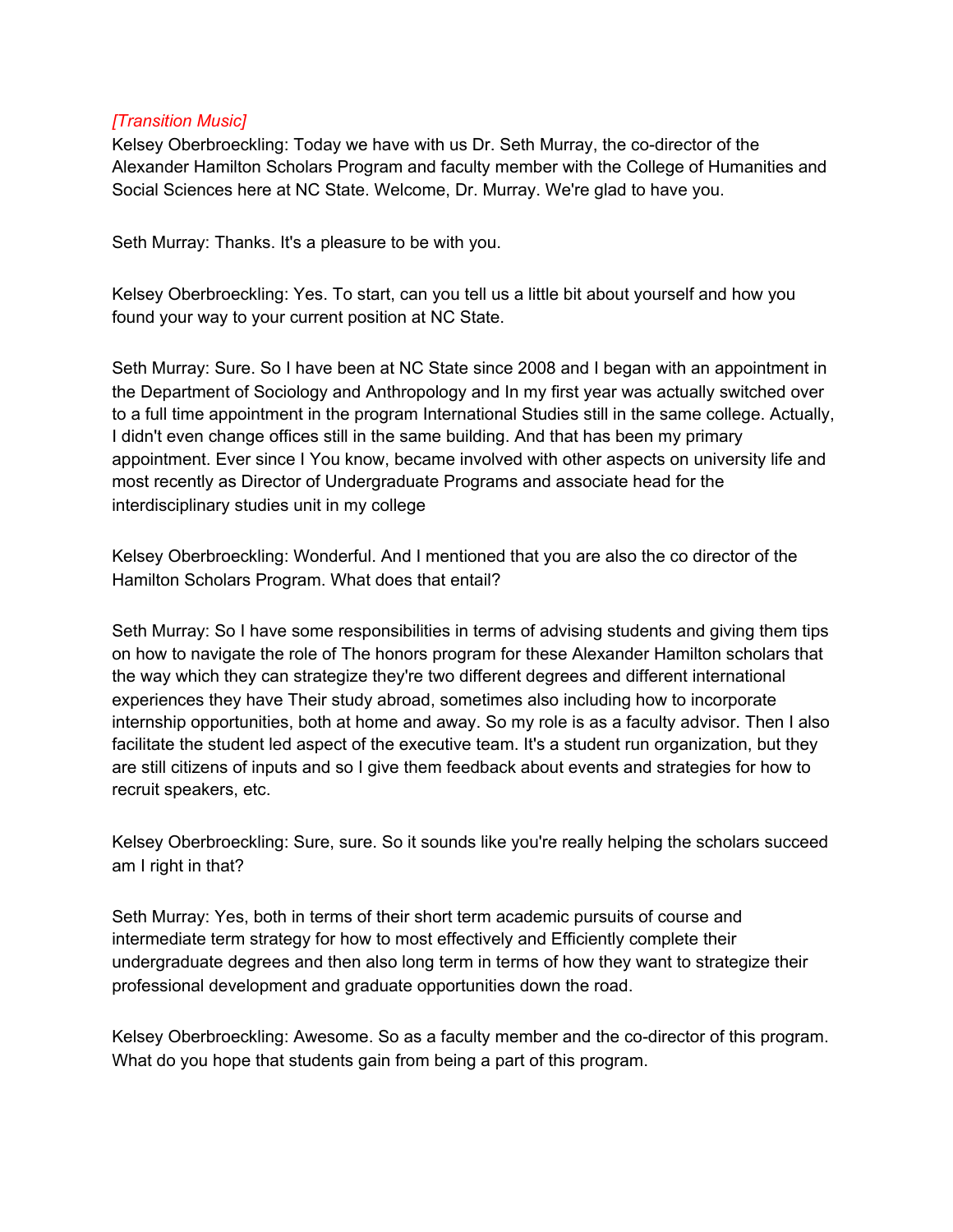Seth Murray: So NC State does not have an international business degree proper and this Honors Program kind of steps and to fill that void. But for me, what I really want students to get comfortable with is being able to integrate different modes of thinking about problems and One of the ways in which I oftentimes will frame their training as Hamilton scholars to think of both technical and applied aspects to what they're doing in their classes, but overall as undergraduates, as well as some more Intangible and theoretical trainings. And so what I want them to be able to accomplish is get comfortable working in between those two arenas. So if they are, for instance, trained with a kind of quantitative orientation and economics, they will learn certain skill set certain kinds of Analyses and statistical methodologies. Those will be important tools for them. But then on the other end, they have to be comfortable With the ideas about international economics and the policies that drive both state level and enter national policy discussions, but also a local and regional levels, how they can make sense of both the soft and hard sciences are really key in this program.

Kelsey Oberbroeckling: Sure. That's amazing that you talked about so much to learn at home, but also abroad and really connecting those two parts of it. I know that you've been involved with the program for over 10 years. Can you tell us a little bit about what some of the alumni of the program have gone on to do after graduation?

Seth Murray: I've been pretty impressed that the breadth of outlets that our students have Undertaken as soon as they graduate. And then now with 10 years of hindsight, I can also see how that has also led to Evolution and professional opportunities, you know, depending on what their interests are. We've had students who have immediately gone into the corporate, you know, sort of, for profit world. In both large multinational organizations as well as in smaller mom and pop shop type of ways. We've had students that I've had outlets that have been in the Public Service and state or federal capacities and then we've also had plenty of folks who've gone into nonprofit work or and that might be both within the United States as well as internationally. So Specifically, we've had a range that includes everything from the Peace Corps and the World Health Organization on the World Bank, we've had folks end up in the National Security Agency, but then others who go into the you know world of Amazon IBM Lenovo Cisco, etc. So It's really quite impressive. I've also seen a lot of folks after 10 years take advantage of their professional opportunities. So then returned to school, so I probably have At least five former Hamilton's who have graduated within the last five years, who just this past month started MBA programs from places like an ordinance that you can or Duke and of course at Jenkins at NC State as well. So a lot of folks have not lost their appetite for education.

Kelsey Oberbroeckling: Sure. I mean everything you're saying is so impressive and I know this this program is meant for those high achieving students who sound like they go on to keep achieving highly after they graduate. The program. That's wonderful. So thank you for sharing that. And your great insight on the Alexander Hamilton Scholars Program. Thanks again. Dr. Murray, for joining us today.

Seth Murray: Of course, it was a pleasure.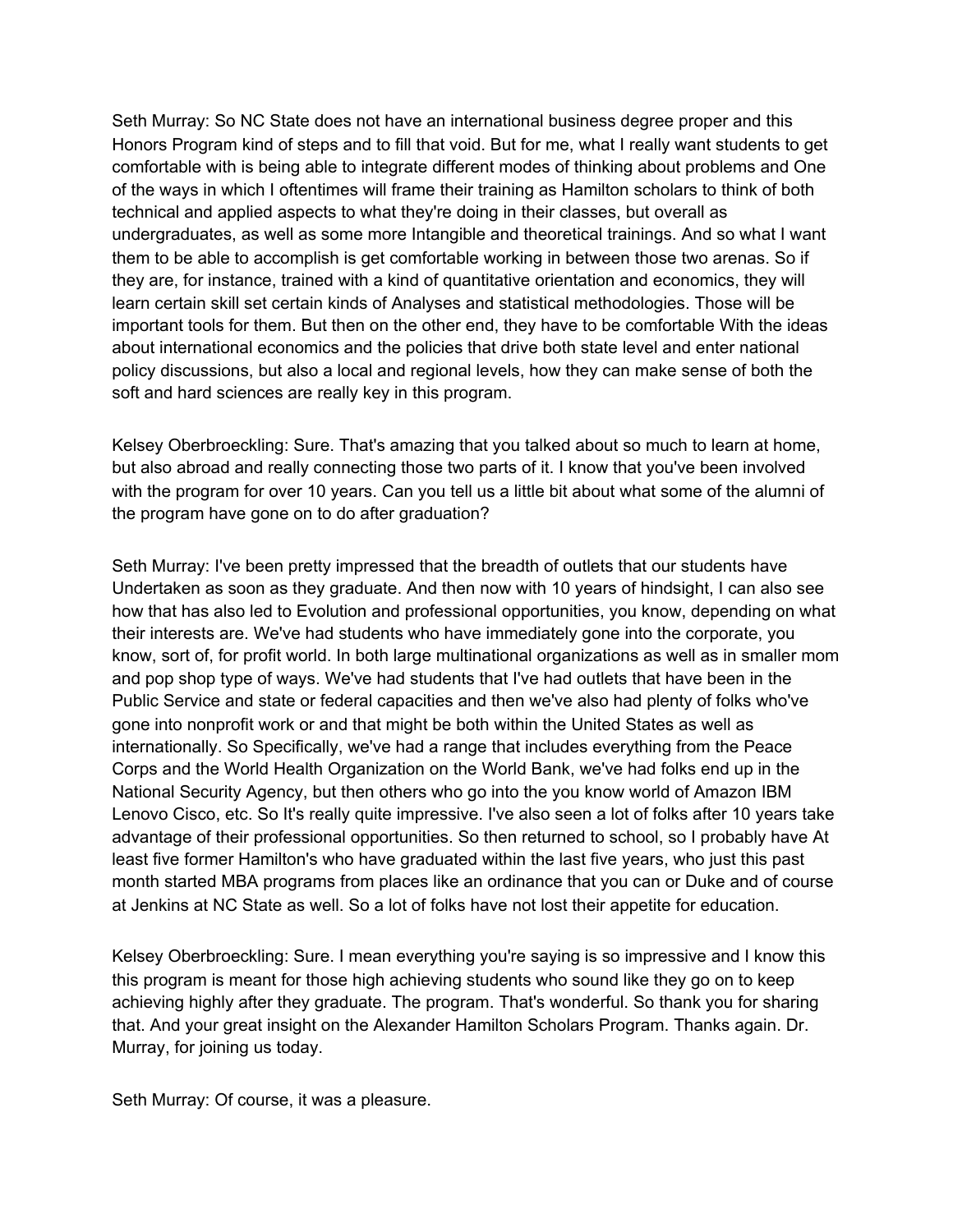#### *[Transition Music]*

Kelsey Oberbroeckling: Next up, will be speaking with Gabriella Imbasciani current senior and the Alexander Hamilton Scholars Program welcome Gabriella, thanks for joining us.

Gabriella Imbasciani: Thank you for having me.

Kelsey Oberbroeckling: Yes. Can you tell us a little bit about yourself and how you found your way to the Alexander Hamilton Scholars Program.

Gabriella Imbasciani: Yes, of course. So my name is Gabrielle Imbasciani and I'm the Senior double majoring in international studies. Concentration in global relations as well as business administration with a concentration in marketing and I also have a minor in Spanish as well. Outside of classes on a global ambassador for the Office of Global Engagement. A student ambassador for the College of Humanities, Social Sciences and all this through the Boxing Club at NC State. I also worked with NC State's passport services office for three years and that allowed me to purchase Really cool events like the global welcome celebration pack to study abroad fairs and passport fares and my first year at NC State. I started in international studies and I loved it. I actually took a 300 level international law course during my first semester, which is not common for freshmen. Yeah, my advisor even called me in to make sure I was doing okay. But it's still to this day. One of my favorite courses and it made me realize that I had really chosen the right Major after that I quickly realized I have a lot of freedom and picking my classes. So I came to the conclusion I wanted to put all my electives towards areas of study, which is when I discovered the Hamilton Scholars Program. I got really excited for that program. And it's kind of a funny story because I applied during the fall of my sophomore year, but was initially denied. Because I needed to take calculus in order to meet the requirements to join the pool College of management. And math has never been my strong suit.but I was determined to join the program calculus that upcoming spring I ended up getting a be in calculus and reapplying to the program. As soon as I could and I was a new admin during the fall of my junior year. So that's how my journey started with the school.

Kelsey Oberbroeckling: Yes. Wow, it sounds like you have really squeezed everything you can. And you're still squeezing in your last year at NC State, so that's awesome, and I know that you currently serve as the President of the Alexander Hamilton scholars Program. So I made you decide to take that path.

Gabriella Imbasciani: Yes. So after my first semester in the program. Dr. Seth Murray, who you spoke with earlier reached out to me personally to ask that I consider taking on a leadership role. He told me that he had witnessed my academic growth and he thought it'd be a great asset. Now besides those other roles that I was taking on on campus. I had never really been a part of the executive team before but I saw it as a great opportunity to gain some leadership experience as well as help strengthen the program. And so at the time the only open positions were Vice President, Secretary and there was a fundraising chair and a professional development chair. And the current president at the time. Pete Chegg I had worked with him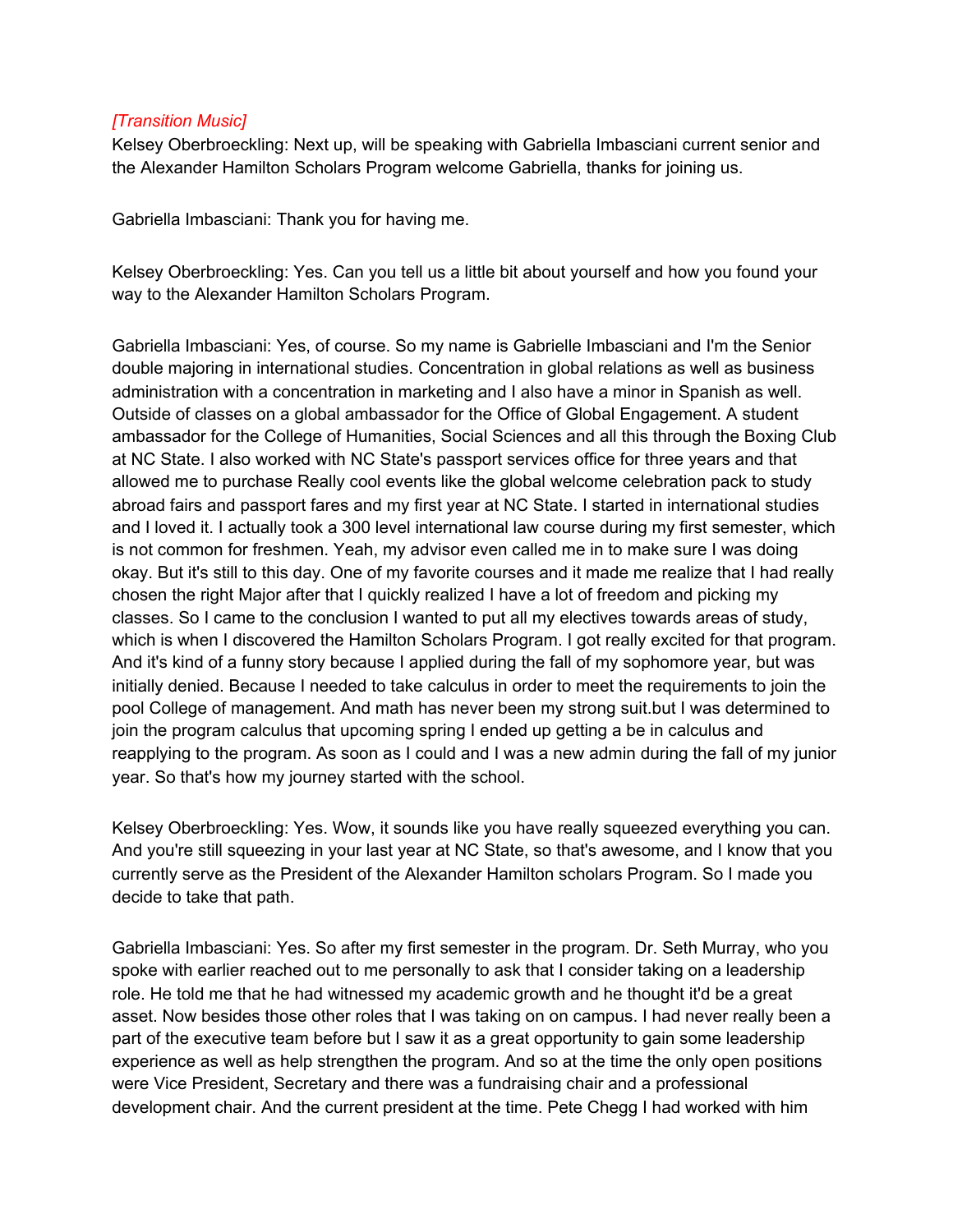through global ambassadors. So I went ahead and took that leap of faith and I requested to be the Vice President. So even though I'd only been in the program for one semester I knew I'd be able to support and assist Pete and all of his duties as president. And so when he graduated. This past spring I excitedly stepped up to the president position.

Kelsey Oberbroeckling: That's awesome. Yeah, I can tell that you're really passionate about this program. What would you say is your favorite part of the program?

Gabriella Imbasciani: So I would say my favorite aspect of the program is getting to connect with the other scholars In all the engaging events that the program has throughout the semester.And while every scholar is double majoring in international studies and obviously a major in pool. Each member kind of has their own path and direction and interest in the program. And so for example me. I'm hoping to work for a government agency. After graduation, but I know a lot of other scholars Want to work for either international companies nonprofits or join organizations such as like the Peace Corps or AmeriCorps And so a lot of the events that we have each semester help us get to know each other better and I would say one of my favorite events that we have is the farewell dinner. Where we get to hear from the graduating students talk about all their experiences and give us any advice that they have

Kelsey Oberbroeckling: Yeah, that is something that I've noticed in learning about the Alexander Hamilton Scholars Program is just how individualized, you can make it, but you still have that you know group of scholars to like take that process with you. So, that's awesome. I know that all Hamilton scholars are double majoring. So how do you manage the coursework of the two different degrees? I mean, you started early with that 300 level International Studies course. But how about now. How's it going now?

Gabriella Imbasciani: Yes. So lots of summer classes. which is funny because growing up, I always thought of summer school as this bad scary thing that Only failing students were forced to attend like going to school during the summer was The worst thing ever. But I can honestly say that I now love summer school because it's allowed me to take a lot of those courses in order to stay on track to graduate in four years with two degrees and a minor But don't get me wrong, it is very challenging at times. I honestly right now. Couldn't tell you the last time I took a semester that was less than 18 or 19 credit

Kelsey Oberbroeckling: Oh, wow.

Gabriella Imbasciani: Yeah, but it's really helped me to become better with my time management skills and I've learned a lot from all the coursework in both the degrees.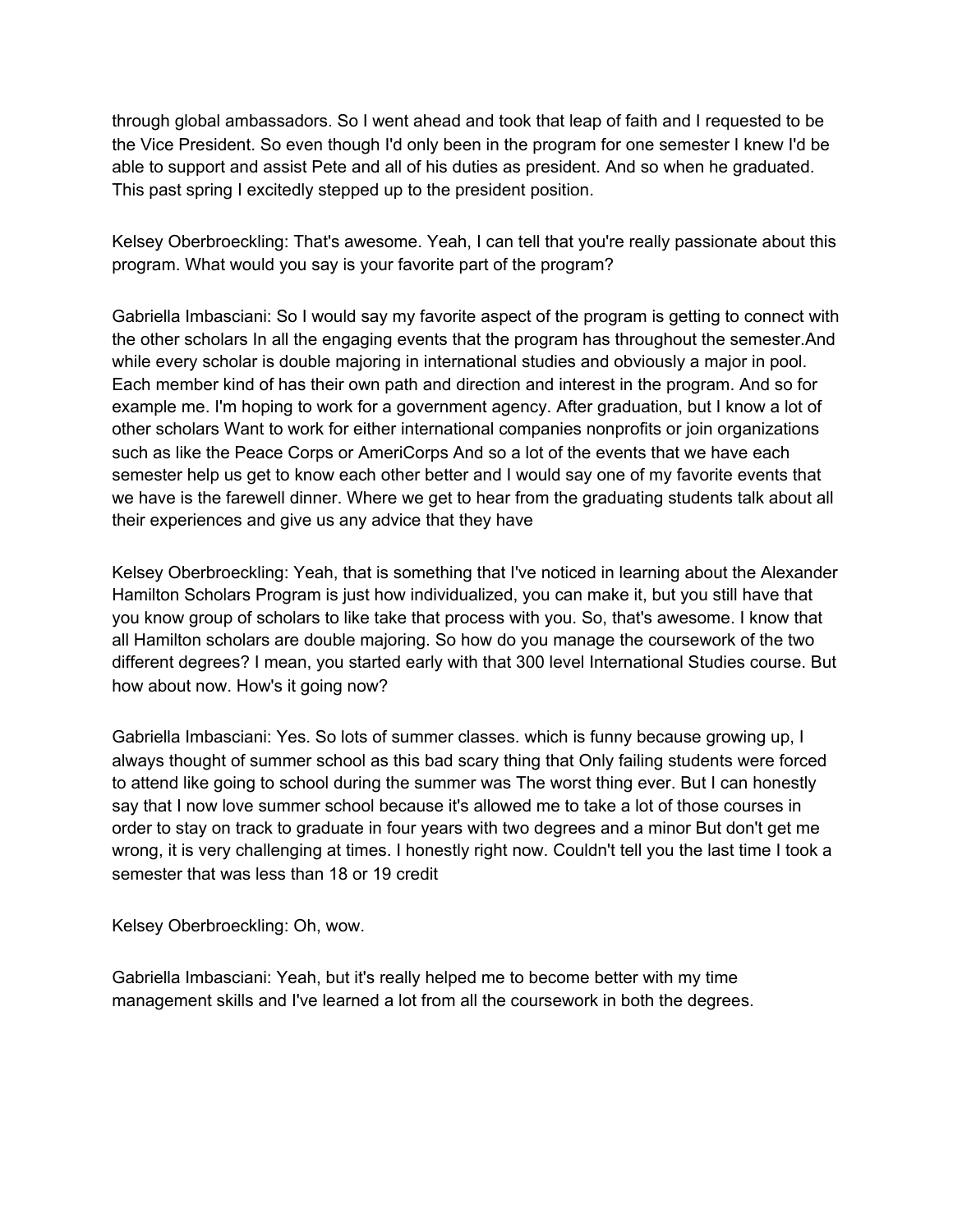Kelsey Oberbroeckling: Right. And you're not going at this alone. You have the whole group of scholars, you have the fantastic co directors, Dr. Murray and Mr Stan dreck and really just a lot of support that goes around so you sound like you have been making it work.

Gabriella Imbasciani: Yeah, and I mean when it does get challenging. I just remind myself that I joined this program because I did want a challenge. And I wanted to push myself to be The best That I could be.

Kelsey Oberbroeckling: Yeah, and it fosters growth and new experiences. So that's all, that's all great to hear. Now I know that you've been able to study abroad. Why do you think that's an important part of the program?

Gabriella Imbasciani: Yes, so the International Studies major requires you to study abroad. So if you're majoring in international You have to study abroad and you have to reach a 300 level in a language and there are just so many amazing experiences that you can gain from studying abroad that you really just can't gain in the classroom. It really allows you to get out of your comfort zone and apply everything that you have learned in the classroom to your experiences abroad. And so really stepping out of your comfort zone to me is really essential. If you want to be successful in life. And so I mean I stepped out of my comfort zone to take on this position, and it's been one of the greatest Aspects of my college career. I think I learned how to step out of my comfort zone from my study abroad, which took place the summer before I joined the Alexander Hamilton Scholars Program.

Kelsey Oberbroeckling: Oh, wonderful. And where did you study?

Gabriella Imbasciani: Yes. So I studied in Valencia, Spain, I did a language and culture program there through the College of Humanities and Social Sciences

Kelsey Oberbroeckling: That's wonderful. Yes, I visited Spain and it is one of my favorite places I need to get back. And I guess the last question that I have for you, Gabriella is what advice would you give to students interested in the Hamilton Scholars Program?

Gabriella Imbasciani: Yes. So first off, I would definitely advise students that are interested in a program to either reach out to me personally or Dr. Seth Murray or Mr. Sandra and ask us any questions that you have about the program we Love the program and we love talking with students who are interested in the program and telling them all about the great opportunities that it offers Gabriella Imbasciani: And students that are interested are often very intimidated by the course load the studying abroad attending events. Gabriella Imbasciani: I know it does seem intimidating, but I can guarantee you that it's well worth it. And we all want The other scholars to succeed. And when you come out of the program. You're just so well rounded, culturally aware and knowledgeable And so I really love seeing all of the scholars grow throughout this program. And it's actually really cool because this week, I got the honor of congratulating and welcoming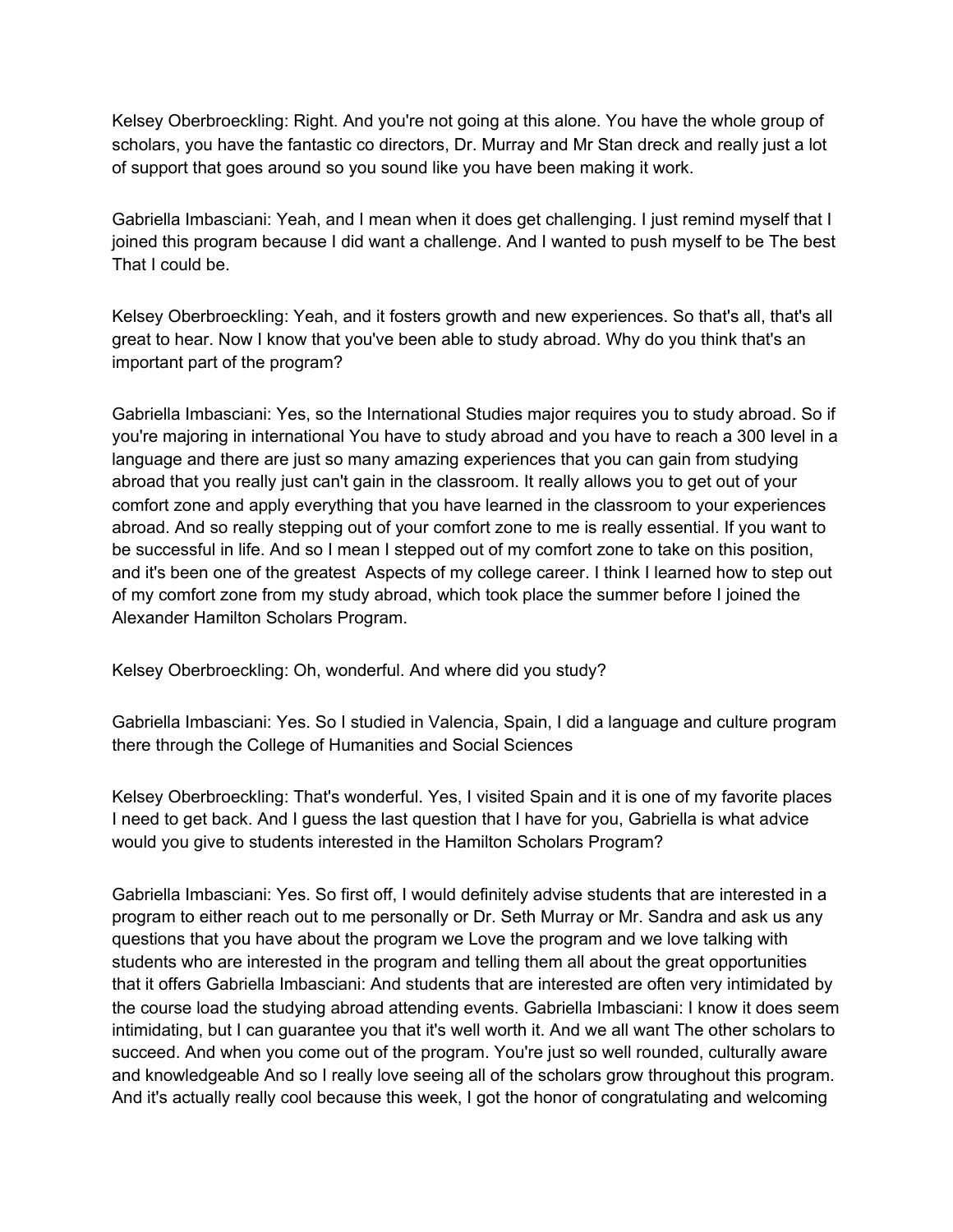15 new admits into the Program. Normally we have maybe five to 10 a semester but I got the email from our advisors saying hey we've got 15 new members and it was really cool to see that. And I got to talk with them and they're all really excited to be a part of the program and trendy events and start planning their study abroad. And honestly, I'm just looking forward to welcoming even more students in the spring. So I hope some of the students listening are part of that group.

Kelsey Oberbroeckling: Absolutely, yes. I hope so too. We will of course be sure to share all the contact information. For you and Dr. Murray and Mr Sandruck so students can get connected with this program, but thank you. Gabriella, you're such a fantastic representation of Hamilton scholars and thank you for taking the time to share your experience with us.

Gabriella Imbasciani: Of course, thank you so much for having me.

# *[Transition Music]*

The next program we want to highlight is the Global Perspective Certificate (GPC). The GPC is a certificate program open to all degree-seeking undergraduate students at NC State. GPC is great for students who are interested in exploring their international interests both inside and outside of the classroom. Combining studying abroad, community volunteering, and academic coursework, the GPC is a great way to showcase your global skill set and build your resume! Anyone regardless of class standing can complete the GPC.

There are 5 main requirements of the certificate are academic coursework, international experience, co-curricular activities, volunteer service, and the capstone project.

- The coursework requirement is completed by taking 4 courses with a strong international emphasis in addition to 3 credit hours of language study.
- The international experience requirement is completed by studying, interning, volunteering, or researching abroad.
- The Co-Curricular activities are completed at home or abroad with internationally focused events.
- GPC candidates spend 10 hours volunteering for globally-minded causes either at home or abroad
- Finally, each candidate completes a creative capstone project and presents it publicly.

There are so many ways to engage globally here on campus, here in Raleigh, and around the world. Combining all of these activities together makes for an impactful global learning experience that will be recognized beyond graduation thanks to the certificate program.

You can visit [gpc.dasa.ncsu.edu](https://gpc.dasa.ncsu.edu/) for more information!

## *[Transition Music]*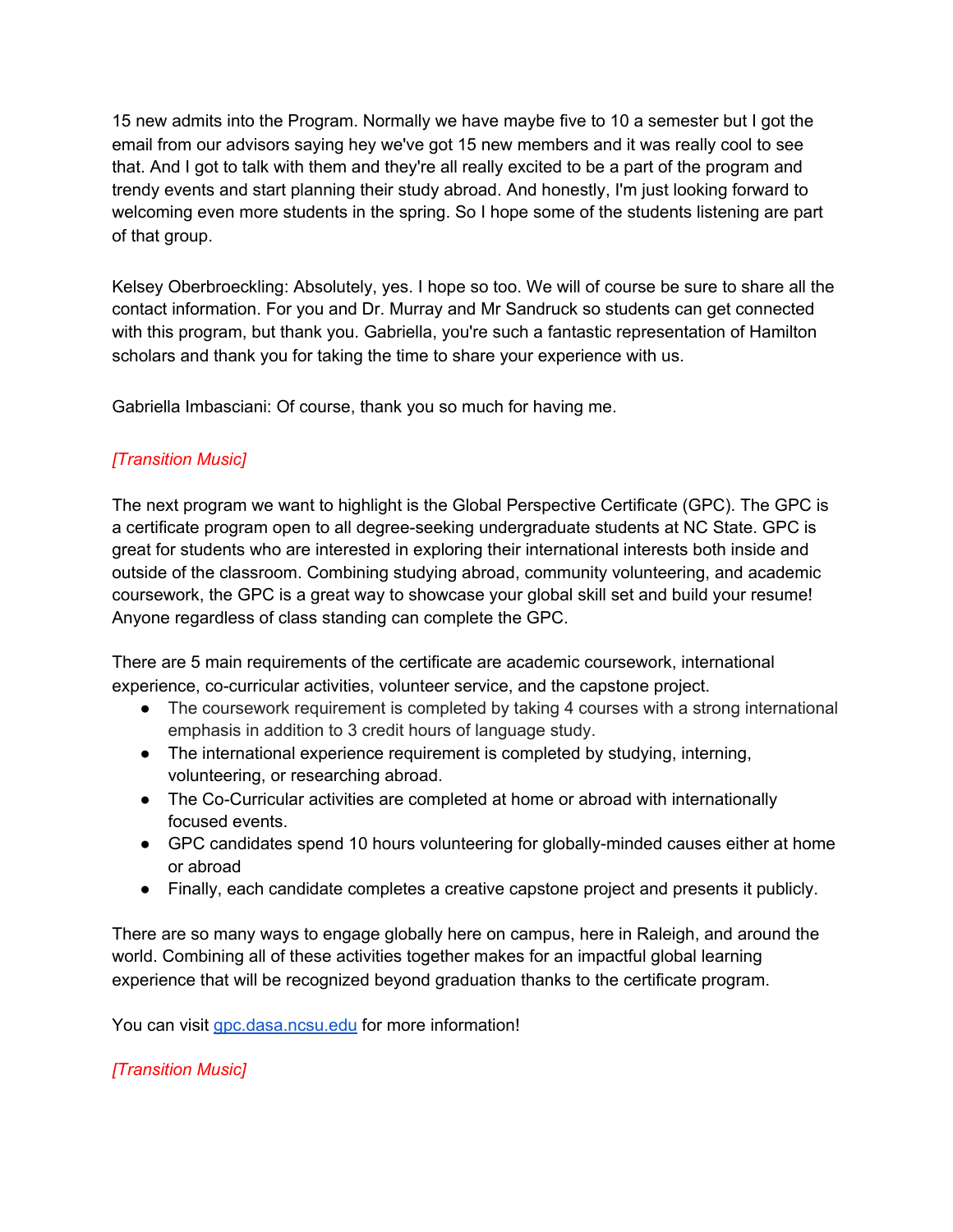Here to tell us a little bit more about the Global Perspective Certificate is Kasey Harris, the certificate coordinator.

Kasey Harris joined the University College Dean's Office in 2014, and in her role, was responsible for providing support to the previous coordinator of the GPC. Over time, Ms. Harris took on more responsibilities within the program and was eventually named coordinator in 2018. Ms. Harris earned her undergraduate degree in History from NC State in 2012 and a Master's in Higher Education from Northeastern University in 2017. Welcome Ms. Harris, we are glad to have you!

Kasey Harris: Hi Thanks for having me.

Kelsey Oberbroeckling: Can you tell me what makes the GPC so special.

Kasey Harris: Yeah, so I personally believe there's a lot that makes this certificate special. However, if I have to highlight one or two things I would say the accessibility of the program is the thing that I think Makes it really unique in that it's open to all undergraduate degree seeking students here at NC State. So no matter what you're majoring in The TPC can fit into your major. And it's a great way to continue to explore your international global interests. Also, it's really individualized. So you may have a friend who has the same major and minor issue, but the classes and experiences they have to fulfill their GPC may be completely different. So it's really what you make it

Kelsey Oberbroeckling: Absolutely. I love how you mentioned It's individualized And accessible. And it's really what the students make. It. And I was wondering, I know there's quite a few requirements of this certificate program. How long does it take to complete and is it Manageable to fit in with all the Other commitments that our students have

Kasey Harris: Yeah, so the one that's another thing I think is really great about the GPC is that it's I would consider it to be really self paced We have some students who are able to stretch the requirements throughout their entire time here at NC State and we have other students who complete the certificate and a couple semesters. So with some good planning and before you get into the certificate everything. It's really I would advise a student to really match it up with what they're studying in their major and really pursue their interests and align them with what they're studying, but also use that to explore the world. So planning wise, you can get it done quickly. Or you can enjoy your time here and have the whole time to experience all the great things on campus and in our community.

Kelsey Oberbroeckling: Alright, sounds like another way. This Program is individualized per student, you could Finish it up in a couple semesters or. Spread it out across your whole time at NC State. Now, if a student has already gained international experience. Why should they go forth with The global perspective certificate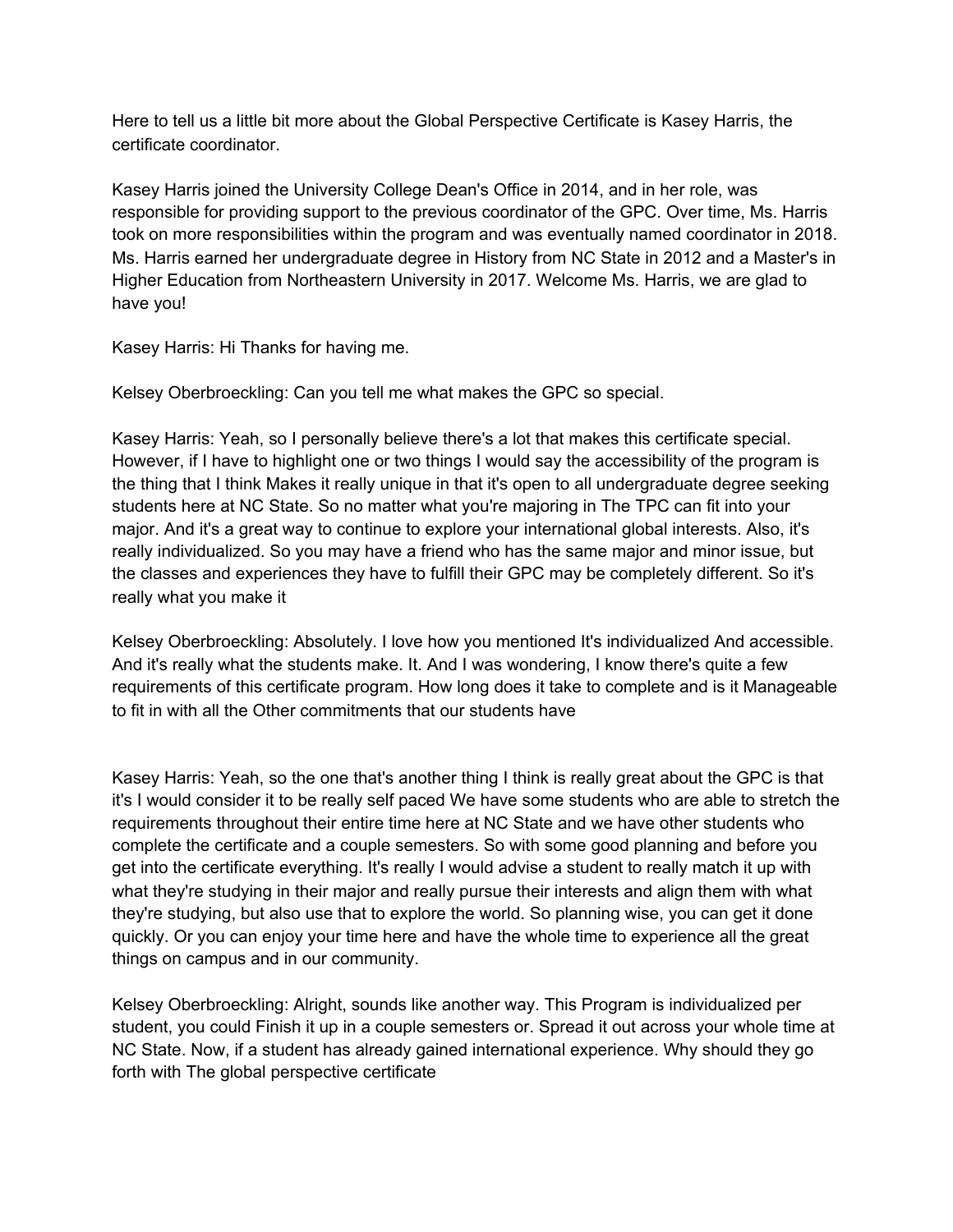Kasey Harris: So I want to preface this by first saying, I highly advise students to start their GPC journey as soon as possible. But students who have already gone abroad or some of the students. I'm most eager to speak with Because they get it. They've gone abroad. They've seen firsthand how learning about other people in places from around the world and experiencing other cultures.Not only can can connect to what they're learning in the classroom, but it can also enhance it. So those students are usually excited to come back and share their experiences with their peers and That's something that GPC enables you to do and it connects you with the things on campus that may help you still feel connected to that global experience. You just got back from Beyond that, The abroad, the international experience is one of our largest requirements to completing the certificate. So if you've already picked one box you're likely further along the road to completing the certificate than you think.

Kelsey Oberbroeckling: Sure that makes a lot of sense. And you said that students go abroad, they get it. They get the importance of Traveling globally. What are these students who have completed the certificate. What did they have to say about the program.

Kasey Harris: Yeah, so I think our final requirement is a reflection project where you get to really think about your entire GPC experience. And what that meant to you. So a lot of our students who've completed their certificate Or comment on that project experience and are excited that it gave them an opportunity to think about something they did four years ago. Something that maybe they joined a club and going through their reflections on that experience. They it brings up old memories. So it's a great way To not only remember awesome times you had here at state, but also it gives you a lens and a framework to promote some soft skills that you've developed. Maybe it's that inner cultural competency or maybe it's emotional or Like more emotional intelligence or communication skills that you're now able to, you can really support that you're able to communicate in a diverse environment because you've completed this certificate

Kelsey Oberbroeckling: Absolutely. I love how the program ends with that. Reflection project that really kind of ties it all together. Make sure the experience well rounded and whole. Now, what advice would you give To students who are interested in this program, what should be on Their radar, what is the first step to getting involved.

Kasey Harris: Oh, I'd say the first thing is head on over to our website that's just GPC dasa DSA ncaa.edu And check out our requirements, see if the program is something you're interested in. We also do information session. So if you want to say you don't want to read come to one of those sections and I'll tell you about it. But make sure the programs are for you. Make sure it's something you're interested in. And if you are, we have an application right on our website. It's a pretty quick form to fill out and gives us some information about you and we can get you started on the program. If you want. We are also open to meeting with students individually to look at their academic record to see how they can fit the GPC and what progress. They may have already made.